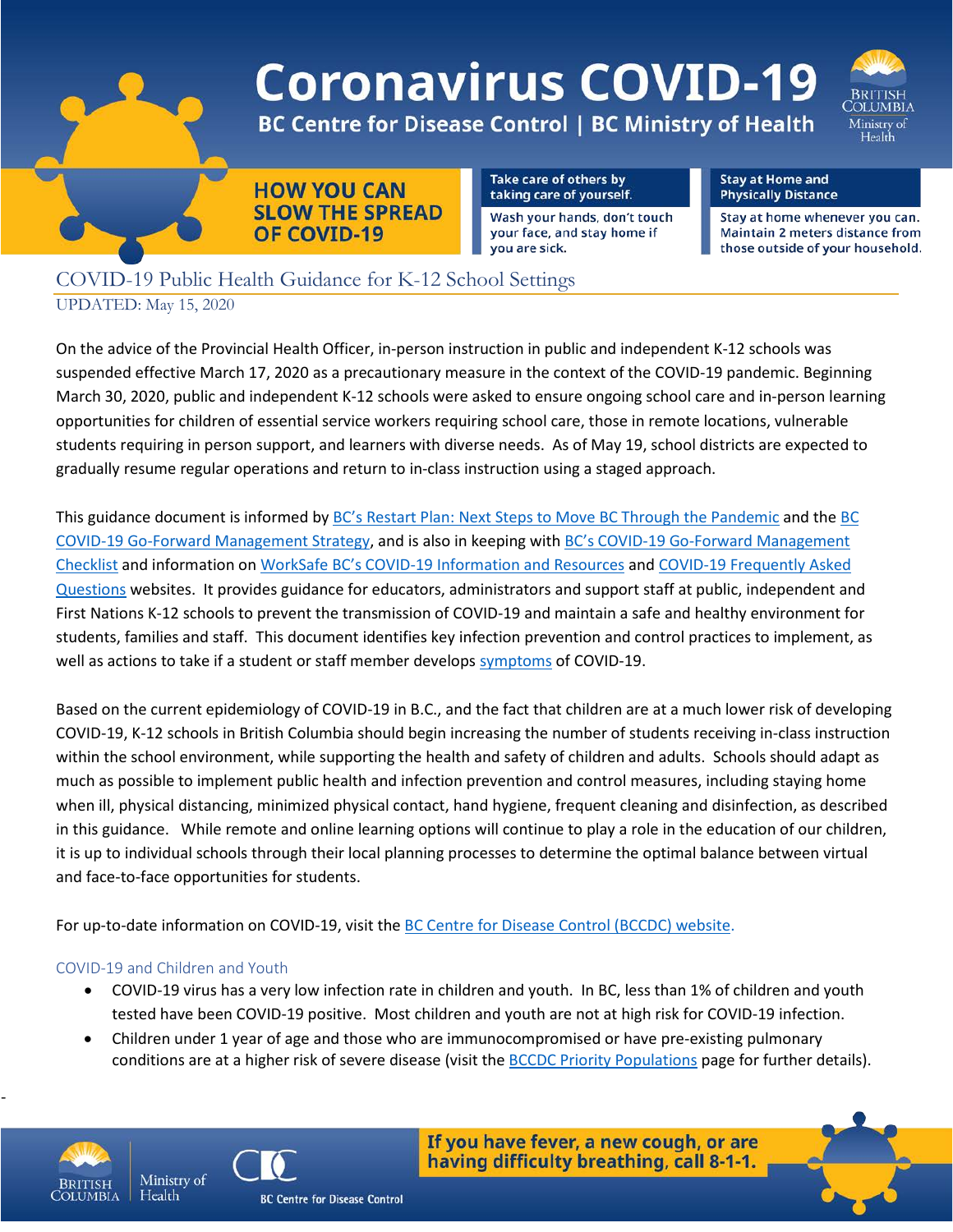- o Children who are considered more vulnerable can receive in-person instruction. Parents and caregivers are encouraged to consult with their health care provider to determine if their child should attend inperson instruction if they are uncertain.
- Children and youth typically have much milder symptoms of COVID-19 most often presenting with low-grade fever and a dry cough. GI symptoms are more common over the course of disease, while skin changes and lesions, are less common.
- Many children have asymptomatic disease. However, there is no conclusive evidence that children who are asymptomatic pose a risk to other children or to adults.
- Evidence indicates transmission involving children is primarily limited to household settings, and from COVID-19 positive adults to children. Most cases in children have been linked to a symptomatic household member.
- Clusters and outbreaks involving children and youth are unusual and tend only to occur in areas where there are high levels of community spread.
- Children are not the primary drivers of COVID-19 spread in schools or in community settings.
- Schools and childcare facility closures have significant negative mental health and socioeconomic impacts on vulnerable children and youth.
- Prevention measures and mitigation strategies involving children and youth must be commensurate with risk.
- Adolescent children should physically distance themselves where possible when outside the family unit or household.
- For younger children maintaining physical distance is less practical and the focus should be on minimizing physical contact instead.

#### COVID-19 and Adults

- While COVID-19 impacts adults more than children, some adults with specific health circumstances are at an increased risk for more severe outcomes, including individuals:
	- o Aged 65 and over,
	- o With compromised immune systems, or
	- o With underlying medical conditions.
- Most adults infected with COVID-19 will have mild symptoms that do not require care outside of the home.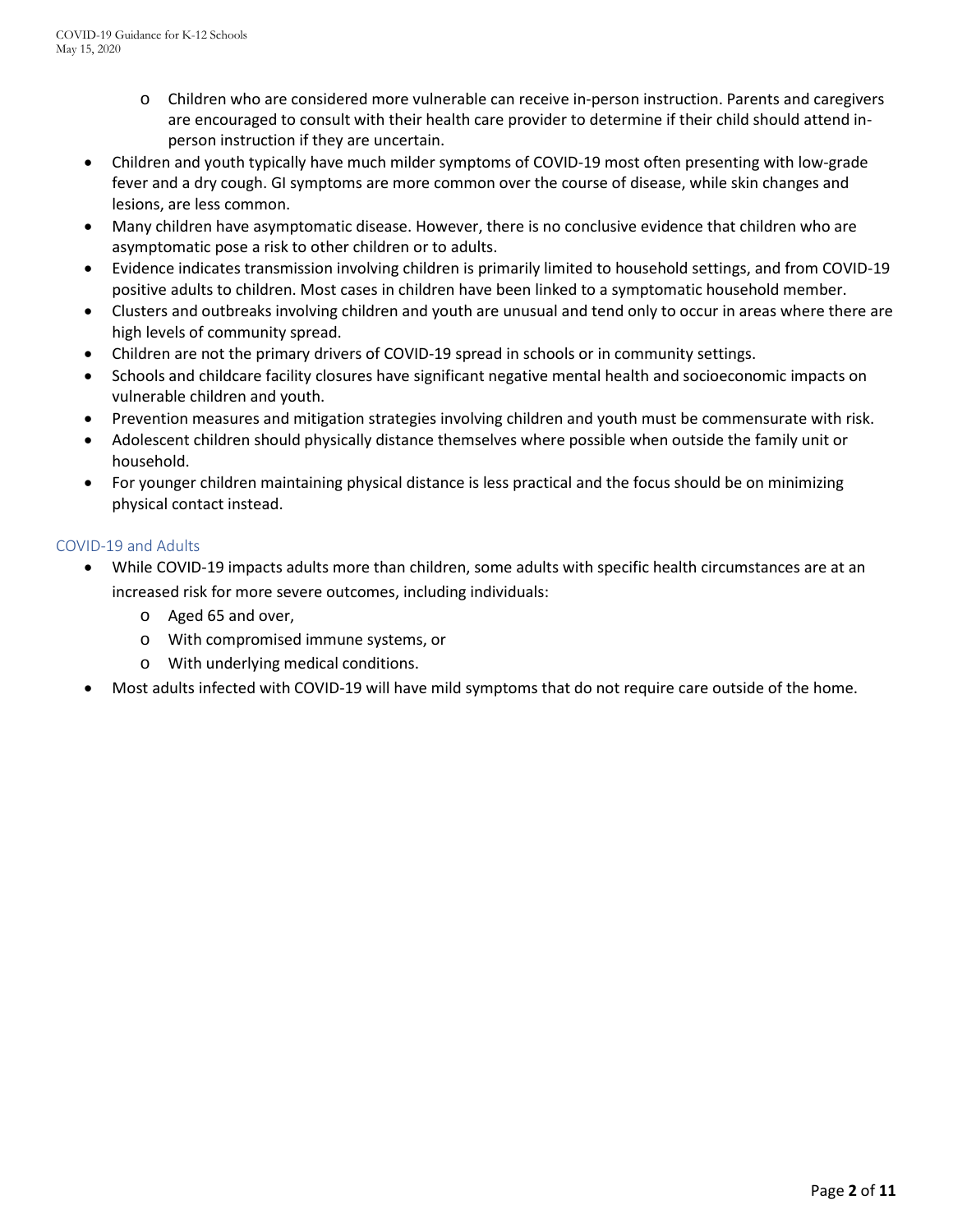# Infection Prevention and Exposure Control Measures

Infection prevention and exposure control measures help create a safe environment for students and staff. *Infection Prevention and Exposure Control Measures for Communicable Disease* describes measures that can be taken to reduce the transmission of COVID-19. Control measures at the top are more effective and protective than those at the bottom. By implementing a combination of measures at each level, the risk of COVID-19 is substantially reduced.





**Public Health Measures** are actions taken across society at the population level to limit the spread of the SARS-CoV-2 virus and reduce the impact of COVID-19. The Provincial Health Officer has implemented public health measures, including: prohibiting mass gatherings, requiring travellers to self-isolate or quarantine upon arrival in B.C., effective case finding and contact tracing, and emphasizing the need for people to stay home when they are sick.

**Environmental Measures** are changes to your physical environment that reduce the risk of exposure. Examples include being in outdoor spaces, ensuring good ventilation and air exchange, using visual cues for maintaining physical distance, erecting physical barriers where appropriate and frequent cleaning and disinfection.

**Administrative Measures** are measures enabled through the implementation of policies, procedures, training and education. Examples of these include health and wellness policies, decreased density in classrooms, staggered schedules and using virtual learning opportunities.

**Personal Measures** are actions individuals can take to protect themselves and others. Examples include maintaining physical distance/minimizing physical contact, washing your hands frequently, coughing into your elbow and staying home from work if you are sick.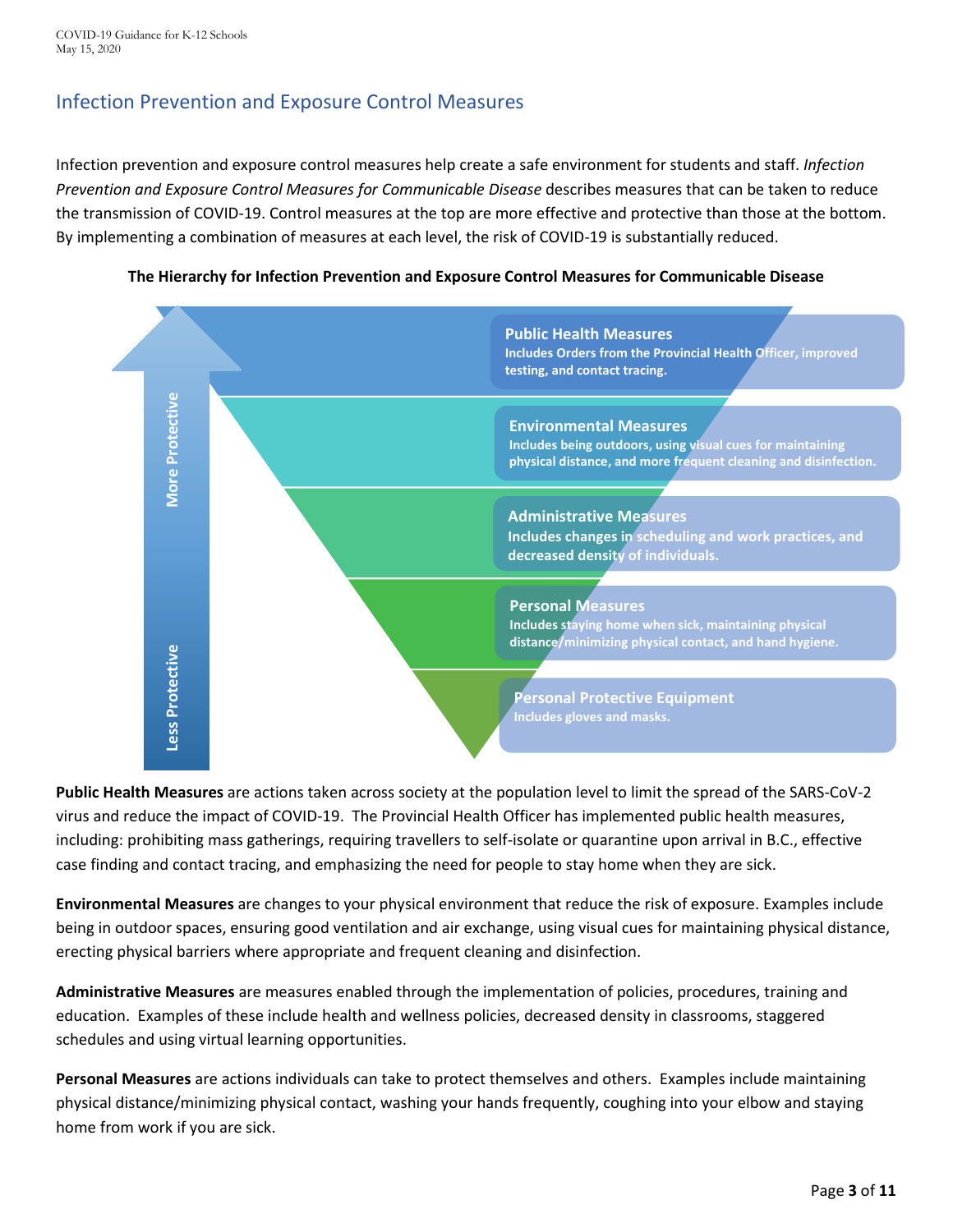COVID-19 Guidance for K-12 Schools May 15, 2020

**Personal Protective Equipment** is the last and least effective of the infection prevention and exposure control measure and should only be considered after exploring all other measures. PPE is not effective as a stand-alone preventive measure, should be suited to the task, and must be worn and disposed of properly. Outside of the health care settings, the effectiveness of PPE is generally limited to protecting others should you be infected.

*Schools can implement a combination of measures at different levels, as described in this document. This document includes Environmental, Administrative, Personal Measures and the use of PPE. A summary of control measures relevant is included as Appendix A.*

## Public Health Measures

#### Mass Gatherings

The Provincial Health Officer's Order for Mass Gatherings continues to prohibit gatherings and events of people in excess of 50 people, however, this Order does not apply to regular school activities. As such, there can be more than 50 students and staff in a school at any given time if they are not all in one area and if they are actively engaged in physical distancing to the greatest extent possible. However, large assemblies of staff and students should not be held.

#### Case Finding, Contact Tracing and Outbreak Management

Active testing of people with mild COVID-19 like symptoms (case finding) helps us identify cases early in the course of their disease, determine whether others in close contact with them are at risk for infection (contact tracing), and ensure they get appropriate care and follow-up. Enhancing policies regarding reporting employee and student absenteeism to public health can be helpful in early identification of clusters and outbreaks.

Should a COVID-19 positive person be identified by public health staff, significant efforts are undertaken to determine if they are part of a cluster of cases or part of a local outbreak. Specific public health measures are implemented in facilities where an outbreak occurs to prevent further transmission of COVID-19 and keep others safe in a school or workplace.

#### Self-isolation and Quarantine

Should children, youth and staff have common-cold, influenza, or COVID-19 like symptoms they should be encouraged to stay home, be assessed by their health care provider and tested for COVID-19. When someone is symptomatic, they should self-isolate and follow directions provided by their health care provider. Self-isolation is also advised for those who are considered a close contact of a confirmed case and are waiting to see if they develop COVID-19 illness. Quarantine is a term typically reserved for persons who return from travel outside the country are at risk of developing COVID-19

If a person is found to be a confirmed case of COVID-19, public health staff will ensure there is robust contact tracing and management of any clusters or outbreaks. They will also ensure that children, staff and parents have access to health care providers and that appropriate supports are in place.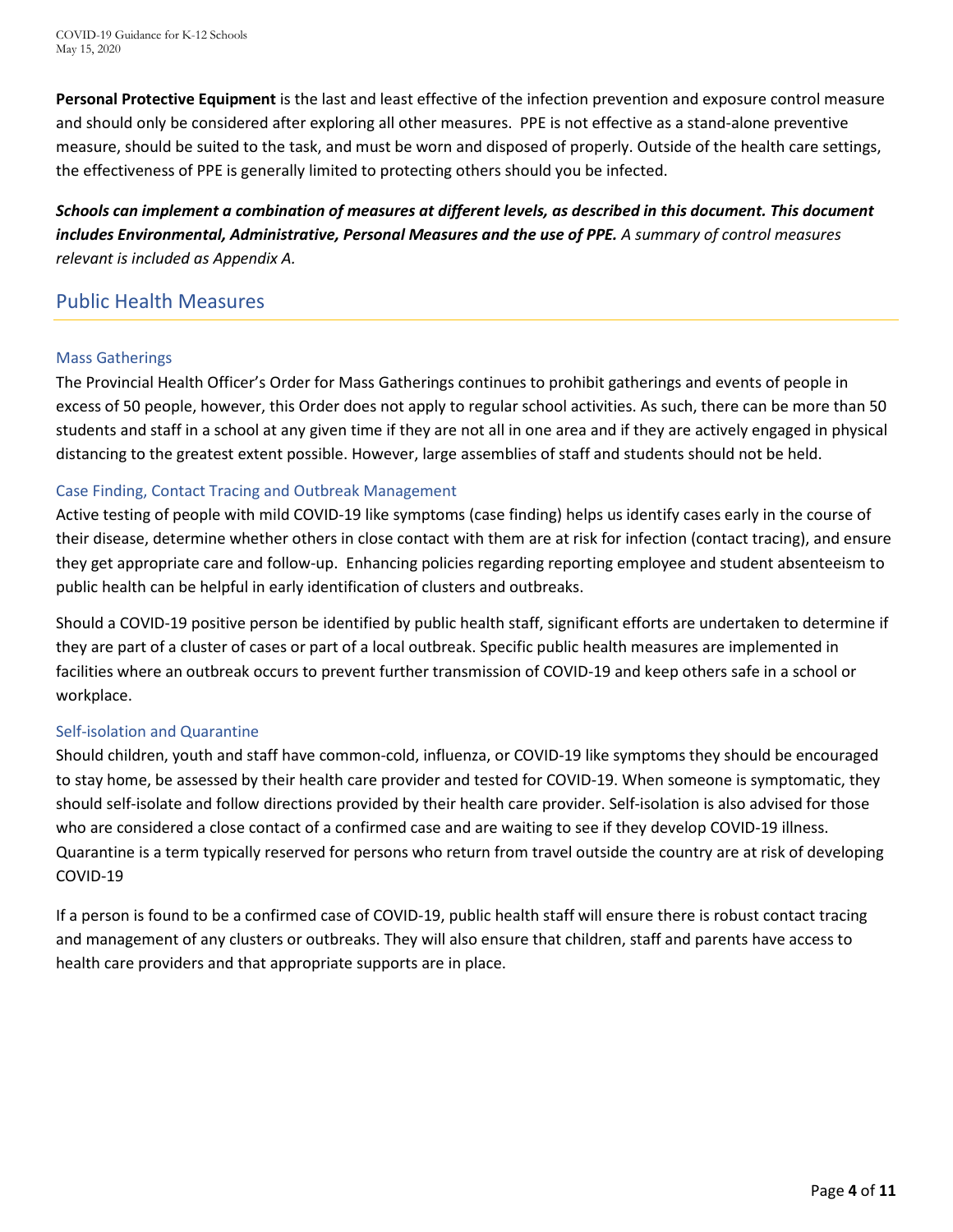# Environmental Measures

#### Cleaning and Disinfection

Regular cleaning and disinfection are essential to preventing the transmission of COVID-19 from contaminated objects and surfaces. Schools should be cleaned and disinfected in accordance with the BCCDC's Cleaning and Disinfectants for [Public Settings](http://www.bccdc.ca/Health-Info-Site/Documents/CleaningDisinfecting_PublicSettings.pdf) document.

This includes:

- General cleaning and disinfecting of the premises should occur at least **once a day.**
	- Frequently-touched surfaces should be cleaned and disinfected at least **twice a day.**
		- These include door knobs, light switches, toilet handles, tables, desks, chairs, keyboards and toys.
- Clean and disinfect any surface that is visibly dirty.
- Use common, commercially-available detergents and disinfectant products and closely follow the instructions on the label.
- Limit items that are not easily cleaned (e.g., fabric or soft items);
- Empty garbage containers daily.
- Wear disposable gloves when cleaning blood or body fluids (e.g., runny nose, vomit, stool, urine). Wash hands before wearing and after removing gloves.

There is no evidence that the COVID-19 virus is transmitted via textbooks, paper or other paper-based products. As such, there is no need to limit the distribution or sharing of books or paper based educational resources to students because of COVID-19.

# Administrative Measures

#### Physical Distancing and Minimizing Physical Contact

Physical distancing (i.e., maintaining a distance of 2 meters between two or more people) is challenging in a K-12 school setting, particularly with younger students. As such, it is reasonable to establish different expectations for varying age levels and activities. For example, younger students should be supported to have minimized physical contact with one another, while older students and adults should seek to maintain a safe physical distance whenever possible.

The following physical distancing strategies should be implemented where possible in the K-12 school setting:

- Avoid close greetings (e.g., hugs, handshakes). Regularly remind students about keeping their "hands to yourself".
- Spread people out into different areas:
	- o Consider different classroom and learning environment configurations to allow distance between students and adults (e.g., different desk and table formations).
- Organize students into smaller groups that stay together throughout the day.
- Strive to minimize the number of different teacher(s) and educational assistant(s) that interact with groups of students throughout the day (i.e. minimize the amount of mixing between students and different staff in the setting).
- Stagger pick-up and drop-off times.
- Stagger recess/snack, lunch and class transition times to provide a greater amount of space for everyone.
- Take students outside more often.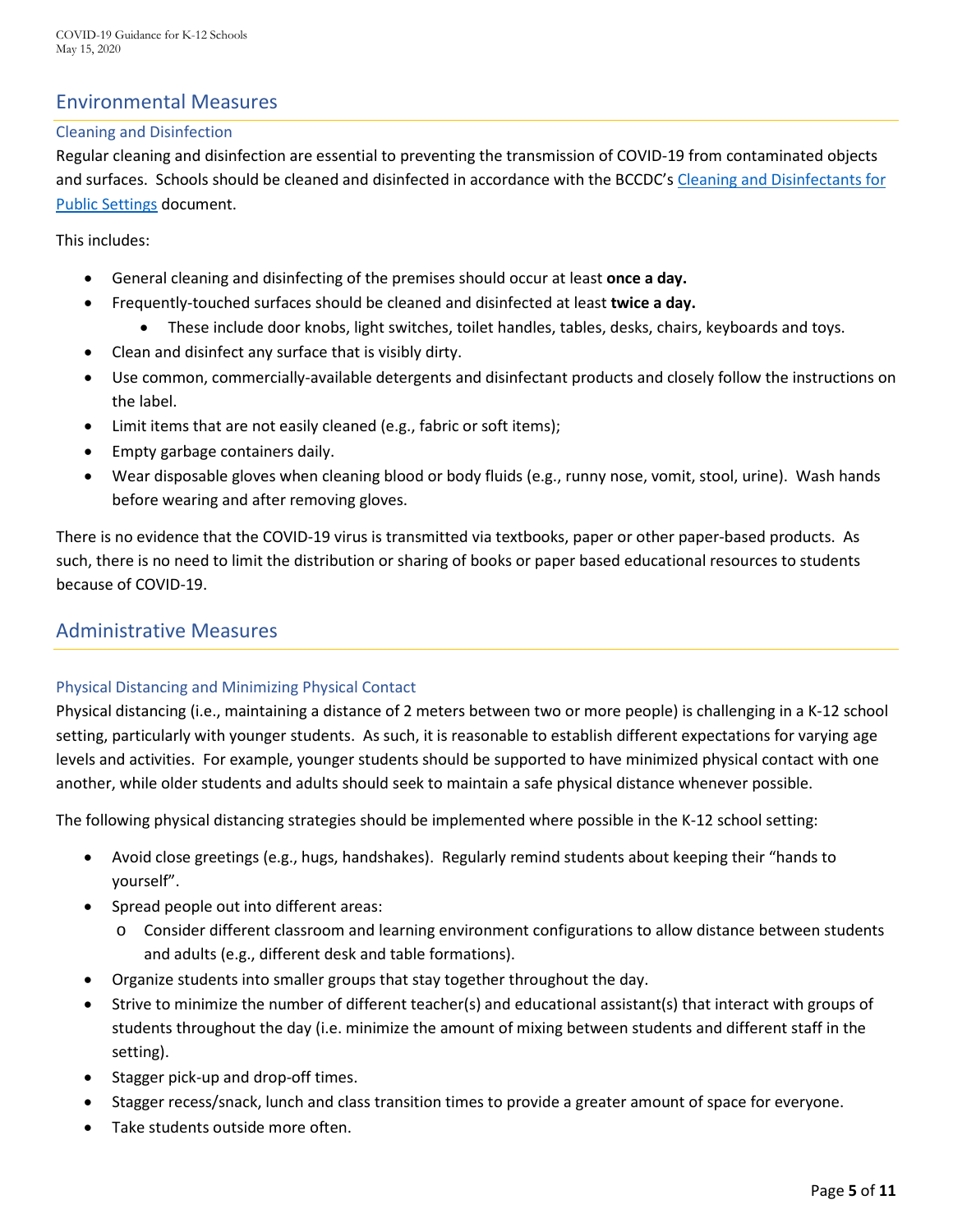- o Organize learning activities outside including snack time, place-based learning and unstructured time.
- o Take activities that involve movement, including those for physical health and education, outside. Group sports activities should be organized in a thoughtful way, taking into consideration personal measures.
- o Reassure students and parents that playgrounds are a safe environment, and encourage appropriate hand hygiene practices before, during, after outdoor play.
- Incorporate more individual activities or activities that encourage more space between students and staff.
	- o For younger students, adapt group activities to minimize physical contact and reduce shared items.
	- o For adolescent students, minimize group activities and avoid activities that require physical contact.
- Manage flow of people in common areas, including hallways.
- Parents and Caregivers and other non-staff adults entering the school should be minimized as much as is practical to do so. They should also be reminded to practice diligent hand hygiene and maintain physical distance when they are in the school.
- Assemblies and other school-wide events should be held virtually to avoid a large number of people gathered in one space.

#### Student Transportation on Buses

Buses used for transporting students should be cleaned and disinfected according the guidance provided in the BCCDC's Cleaning and [Disinfectants for Public Settings](http://www.bccdc.ca/Health-Info-Site/Documents/CleaningDisinfecting_PublicSettings.pdf) document.

Additional measures should be taken, including:

- Encouraging private vehicle use where possible to decrease transportation density.
- Consider installing a physical barrier between the driver and passengers (e.g., plexiglass).
- Have students sit in their own seat:
	- o Students should be separated side to side and front to back .
	- o Students from the same household can share seats if space is limited.

## Personal Measures

#### Stay Home When Sick

- All students and staff who have symptoms of COVID-19 **OR** travelled outside Canada in the last 14 days **OR** were identified as a close contact of a confirmed case or outbreak must stay home and [self-isolate,](http://www.bccdc.ca/health-info/diseases-conditions/covid-19/self-isolation) including children of essential service workers who are ill.
- Parents and caregivers must assess their child daily for symptoms of common cold, influenza, COVID-19, or other infectious respiratory disease before sending them to school.
	- o A student may still receive in-person instruction if another person in their home has symptoms of common cold, influenza, COVID-19, or other infectious respiratory disease, but they remain asymptomatic.
- Staff must assess themselves daily for symptoms of common cold, influenza, or COVID-19 prior to entering the school.
- School Administrators must ensure school staff are aware of their responsibility to assess themselves daily for symptoms of common cold, influenza, COVID-19 or other infectious respiratory disease prior to entering the school.
- School Administrators must: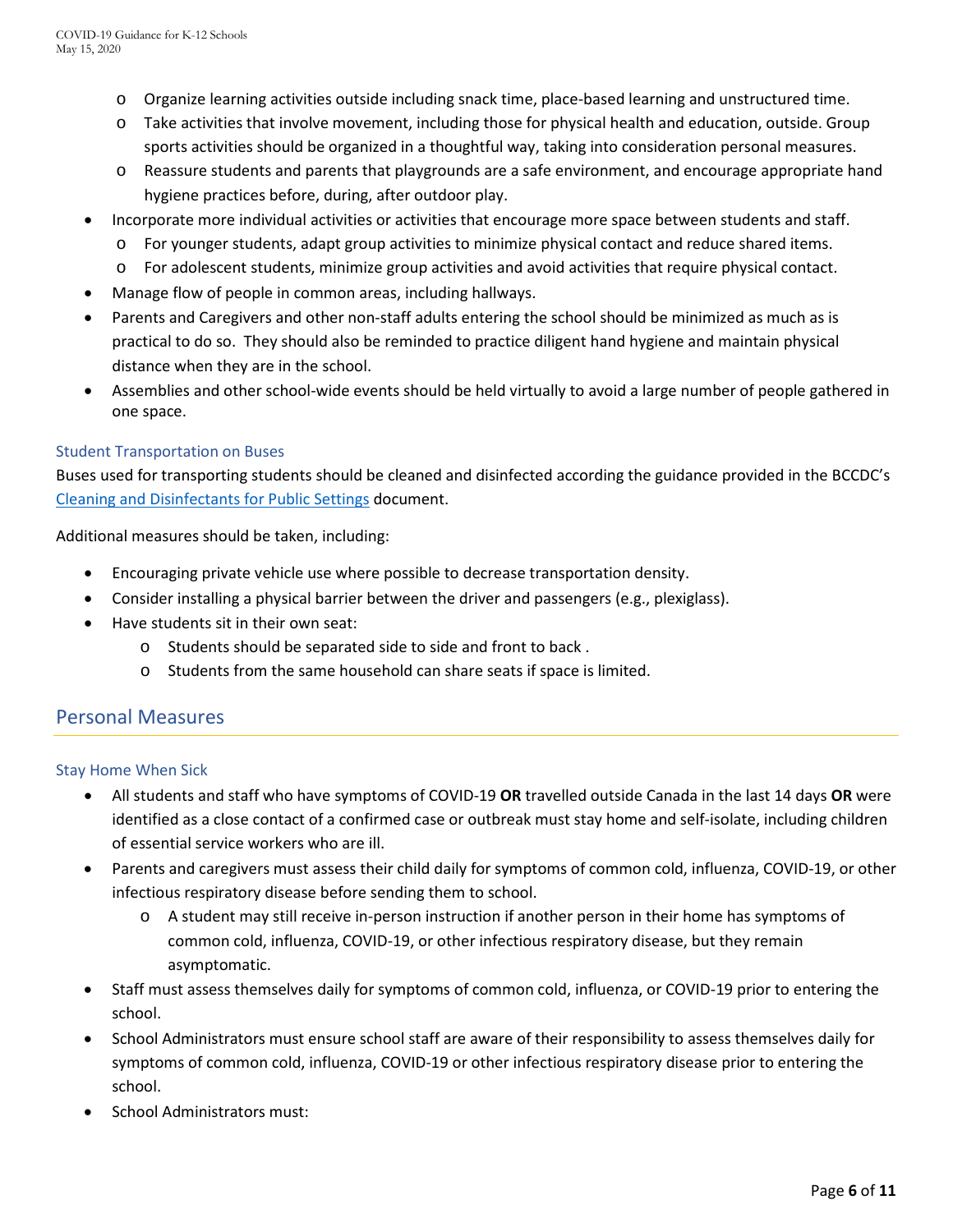- o Clearly communicate with parents and caregivers their responsibility to assess their children daily before sending them to school.
- o Alternatively, conduct daily checks for respiratory illness at drop-off by asking parents and caregivers to confirm the child does not have symptoms of common cold, influenza, COVID-19, or other respiratory disease.
- o Establish procedures for students and staff who become sick while at school to be sent home as soon as possible.
- Staff and students who are ill, including children of essential service workers, should not be permitted to attend school.
- Those unsure of if they or a student should self-isolate should be directed to use the [BC COVID-19 Self-](https://bc.thrive.health/)[Assessment Tool.](https://bc.thrive.health/) 
	- o If concerned, they can be advised to contact 8-1-1 or the local public health unit to seek further input.
	- o They can also be advised to contact a family physician or nurse practitioner to be assessed for COVID-19 and other infectious respiratory diseases.
- There is no role for screening students or staff for symptoms, checking temperatures, or COVID-19 testing. Such activities are reserved for health care professionals.

*An info sheet on what to do if a student or staff member becomes ill at work is included as Appendix B.* 

#### Hand Hygiene

Rigorous hand washing with plain soap and water is the most effective way to reduce the spread of illness. Both students and staff can pick up and spread germs easily, from objects, surfaces, food and people. Everyone should practice diligent hand hygiene. Parents and staff can teach and reinforce these practices amongst students.

#### **How to practice diligent hand hygiene:**

- Wash hands with plain soap and water for at least 20 seconds. Antibacterial soap is not needed for COVID-19.
- If sinks are not available (e.g., students and staff are outdoors), use alcohol-based hand rub containing at least 60% alcohol.
- If hands are visibly soiled, alcohol-based hand rub may not be effective at eliminating respiratory viruses. Soap and water are preferred when hands are visibly dirty.
- To learn about how to perform hand hygiene, please refer to the BCCDC'[s hand washing poster.](http://www.bccdc.ca/health-professionals/clinical-resources/covid-19-care/signage-posters)

#### **Strategies to ensure diligent hand hygiene:**

- Encourage hand washing with water and soap upon arrival at school. Place hand washing stations in various locations including school entrances, hallways, and classrooms to encourage appropriate hand hygiene throughout the day.
- Consider alcohol-based hand rub dispensers where sinks are not available, and posters to promote the importance of regular hand washing.
- Regularly remind staff and students about the importance of diligent hand hygiene.
- Incorporate additional hand hygiene opportunities into the daily schedule.
- Ensure hand washing supplies are well stocked at all times including soap, paper towels and where appropriate, alcohol-based hand rub with a minimum of 60% alcohol.
- Staff should assist younger students with hand hygiene as needed.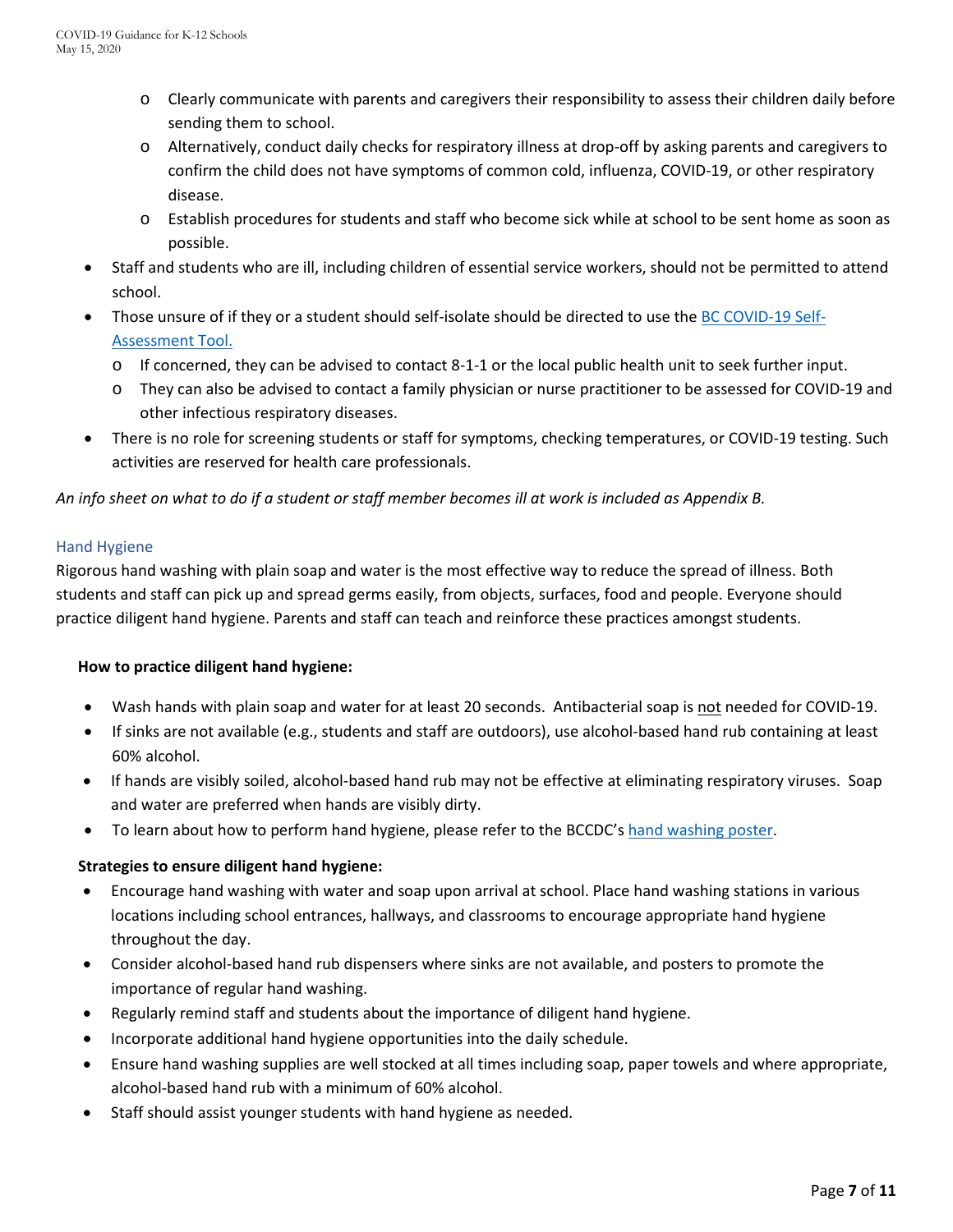*An info sheet on when students and staff should practice hand hygiene is included as Appendix C.* 

#### Respiratory Etiquette

Students and staff should:

- Cough or sneeze into their elbow sleeve or a tissue. Throw away used tissues and immediately perform hand hygiene.
- Refrain from touching their eyes, nose or mouth with unwashed hands.
- Refrain from sharing any food, drinks, unwashed utensils, cigarettes, or vaping devices.

Wearing cloth or homemade mask, particularly children, is not recommended. There is limited evidence outside of health care settings and only in uncontrolled situations where physical distancing between adults cannot be maintained for extended periods of time (greater than 15 minutes with a person who has probable or lab confirmed COVID-19). Wearing one is a personal choice. It is important to treat people wearing masks with respect.

Parents and staff can teach and reinforce these practices amongst students.

# Personal Protective Equipment

Personal protective equipment, such as masks and gloves are not needed, beyond those used by staff as part of regular precautions for the hazards normally encountered in their regular course of work. They should only be used when all other controls fail.

• Managing students with complex behaviours, on a delegated care plan or experiencing a health emergency may require staff to be in close physical proximity with the student. *No additional personal protective equipment beyond normal universal precautions are required.* 

There is no evidence to support the use of medical grade, cloth, or homemade masks in school settings at this time. Wearing one is a personal choice. It is important to treat people wearing masks with respect. More information about COVID-related mask use is available [here.](http://www.bccdc.ca/health-info/diseases-conditions/covid-19/prevention-risks/masks)

#### Supporting School Communities

The BC Centre for Disease Control is the source of information about COVID-19. Resources available there can be used to support learning and to respond to questions you may receive from members of your school community. More information is available [here.](http://covid-19.bccdc.ca/)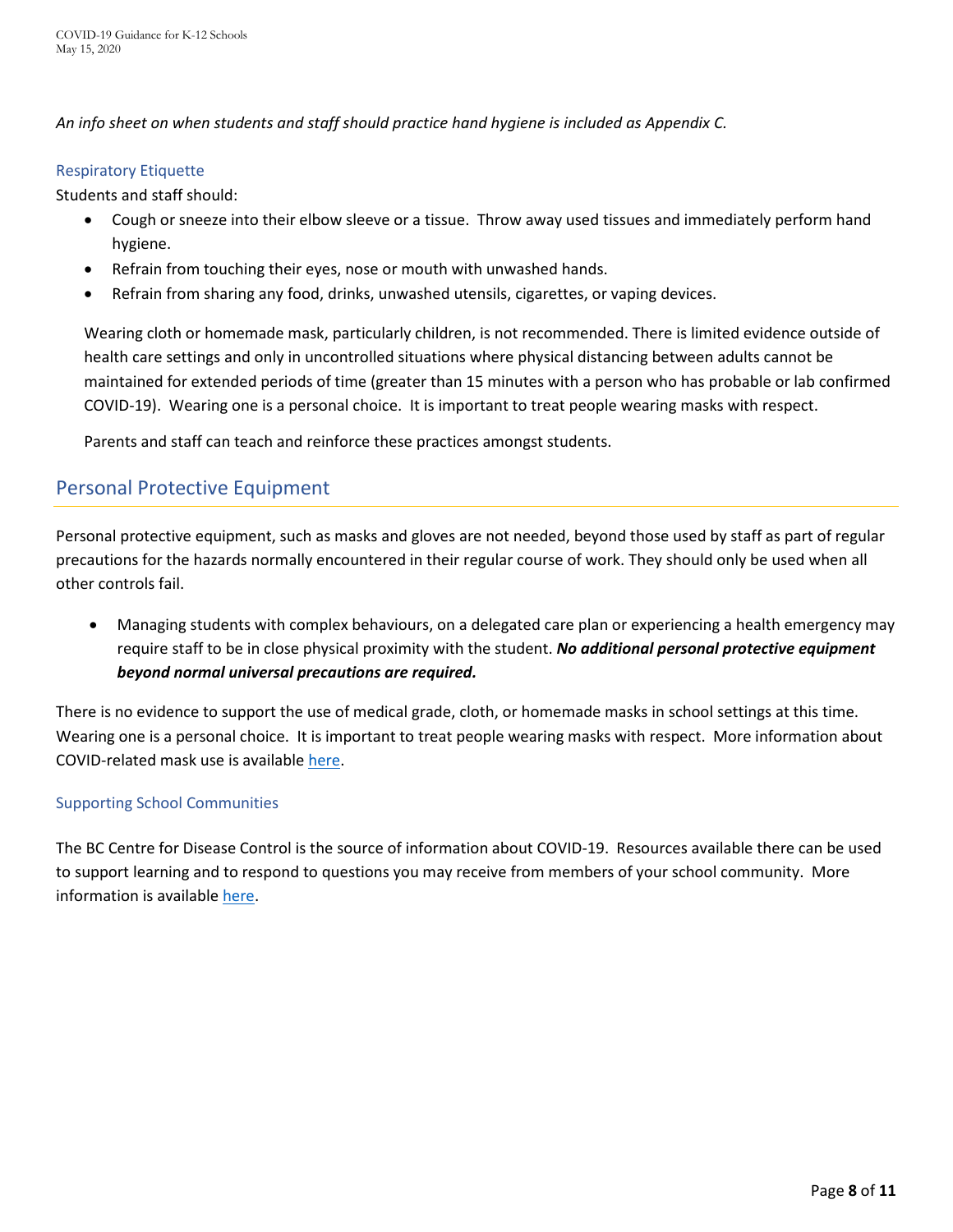# Appendix A: Summary of School-Based Control Measures

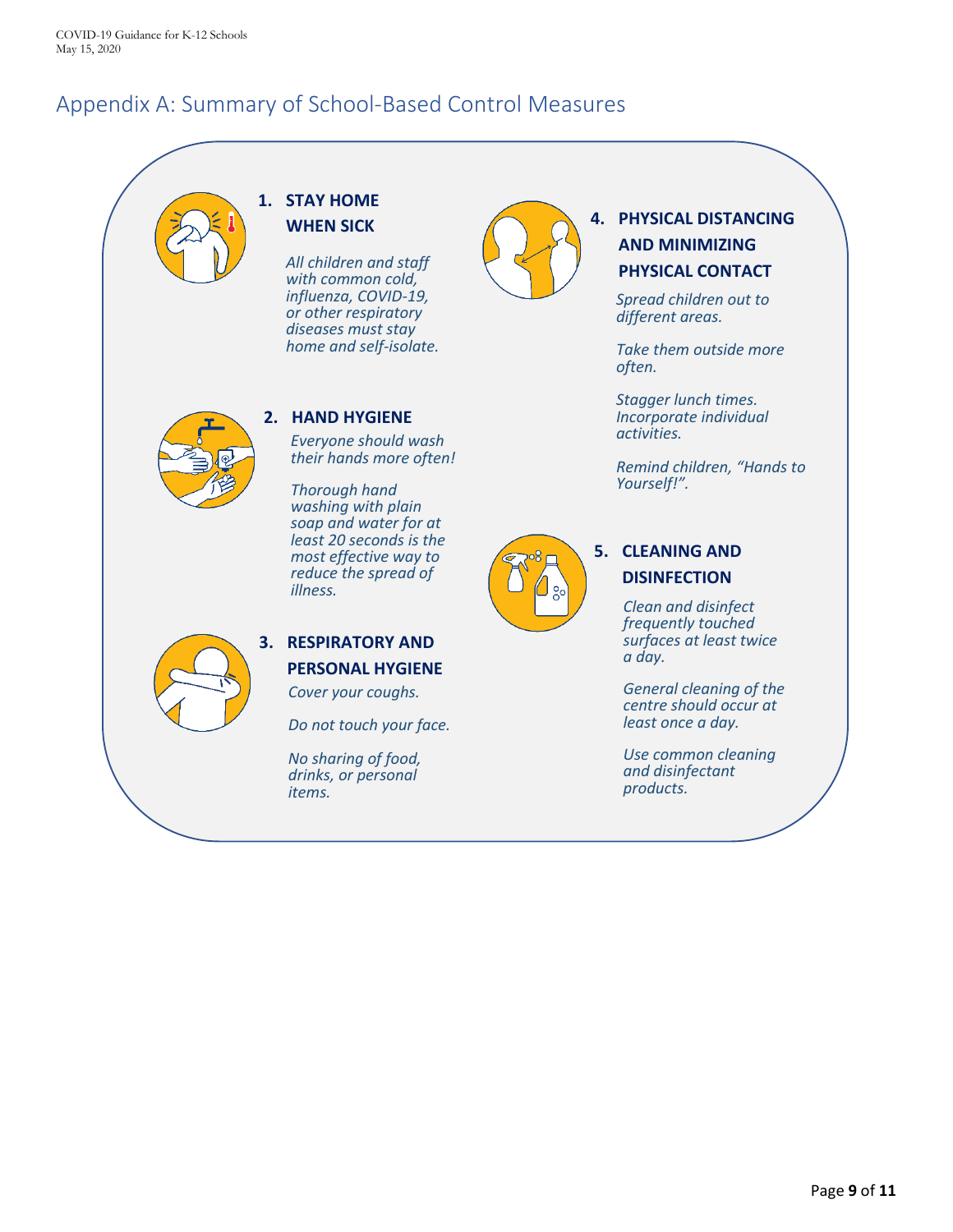# Appendix B: What to Do if a Student or Staff Member Develops Symptoms at School

| If a Student Develops Symptoms of COVID-19                                                                                                                                                                                                                                                                                                                                                                                                                                                                                                                                                                                                                                                                                                                                                                                                                                                                                                                                                                                                                                                                                                                                                                               | If a Staff Member Develops Symptoms of COVID-19                                                                                                                                                                                                                                                                                                                                                                                                                                                                                                                                                                             |
|--------------------------------------------------------------------------------------------------------------------------------------------------------------------------------------------------------------------------------------------------------------------------------------------------------------------------------------------------------------------------------------------------------------------------------------------------------------------------------------------------------------------------------------------------------------------------------------------------------------------------------------------------------------------------------------------------------------------------------------------------------------------------------------------------------------------------------------------------------------------------------------------------------------------------------------------------------------------------------------------------------------------------------------------------------------------------------------------------------------------------------------------------------------------------------------------------------------------------|-----------------------------------------------------------------------------------------------------------------------------------------------------------------------------------------------------------------------------------------------------------------------------------------------------------------------------------------------------------------------------------------------------------------------------------------------------------------------------------------------------------------------------------------------------------------------------------------------------------------------------|
| IF STUDENT DEVELOPS SYMPTOMS AT HOME:                                                                                                                                                                                                                                                                                                                                                                                                                                                                                                                                                                                                                                                                                                                                                                                                                                                                                                                                                                                                                                                                                                                                                                                    | IF STAFF DEVELOPS SYMPTOMS AT HOME:                                                                                                                                                                                                                                                                                                                                                                                                                                                                                                                                                                                         |
| Parents or caregivers must keep their child at home.                                                                                                                                                                                                                                                                                                                                                                                                                                                                                                                                                                                                                                                                                                                                                                                                                                                                                                                                                                                                                                                                                                                                                                     | Staff must be excluded from work and stay home.                                                                                                                                                                                                                                                                                                                                                                                                                                                                                                                                                                             |
| The student must self-isolate for a minimum of 10 days<br>from the onset of symptoms AND until symptoms resolve,<br>whichever is longer.                                                                                                                                                                                                                                                                                                                                                                                                                                                                                                                                                                                                                                                                                                                                                                                                                                                                                                                                                                                                                                                                                 | Staff must self-isolate for a minimum of 10 days<br>from the onset of symptoms AND until symptoms<br>resolve, whichever is longer.                                                                                                                                                                                                                                                                                                                                                                                                                                                                                          |
| IF STUDENT DEVELOPS SYMPTOMS AT SCHOOL:                                                                                                                                                                                                                                                                                                                                                                                                                                                                                                                                                                                                                                                                                                                                                                                                                                                                                                                                                                                                                                                                                                                                                                                  | IF STAFF DEVELOPS SYMPTOMS AT WORK:                                                                                                                                                                                                                                                                                                                                                                                                                                                                                                                                                                                         |
| Staff must take the following steps:<br>1. Immediately separate the symptomatic student from<br>others in a supervised area.<br>2. Contact the student's parent or caregiver to pick them<br>up as soon as possible.<br>Where possible, maintain a distance of 2 metres from<br>3.<br>the ill student. If not possible, staff may wear a mask if<br>available and tolerated, or use a tissue to cover their<br>nose and mouth.<br>4. Provide the student with tissues to cover their coughs<br>or sneezes. Throw away used tissues as soon as<br>possible and perform hand hygiene.<br>Avoid touching the student's body fluids (e.g., mucous,<br>5.<br>saliva). If you do, practice diligent hand hygiene.<br>Once the student is picked up, practice diligent hand<br>6.<br>hygiene.<br>7. Staff responsible for facility cleaning must clean and<br>disinfect the space where the student was separated<br>and any areas used by them (e.g., classroom,<br>bathroom, common areas).<br>8. Contact 811 or the local public health unit to notify<br>them of a potential case and seek further input.<br>Parents or caregivers must pick up their child as soon as<br>possible if they are notified their child is ill. | Staff should go home as soon as possible.<br>If unable to leave immediately:<br>1. Symptomatic staff should separate themselves<br>into an area away from others.<br>Maintain a distance of 2 metres from others.<br>2.<br>3. Use a tissue or mask to cover their nose and<br>mouth while they wait to be picked up.<br>Staff responsible for facility cleaning must<br>4.<br>clean and disinfect the space where the staff<br>member was separated and any areas used by<br>them (e.g., classroom, bathroom, common<br>areas).<br>5. If concerned, contact 8-1-1 or the local public<br>health unit to seek further input. |

**If a student or staff member is assessed by their family physician or nurse practitioner and it is determined that they do NOT have COVID-19, they may return to school once symptoms resolve.**